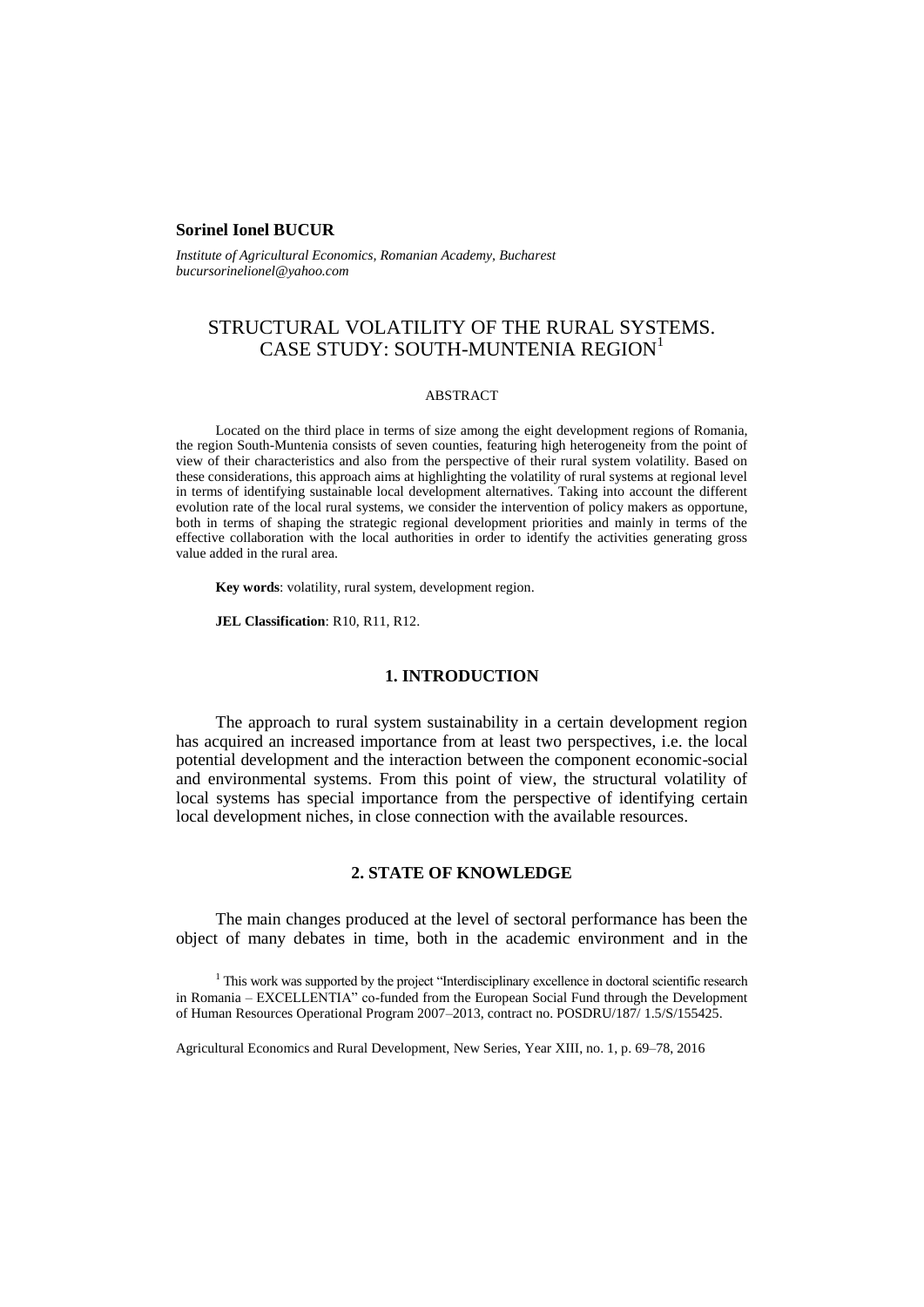business and decision-making environment having in view the identification of regional development alternatives, which could contribute to gross value added increase and to the improvement of the local population's living standard. The present paper completes the analyses made by other studies, trying to capture the main changes produced at systemic level in one of the eight development regions of Romania, namely the region South -Muntenia.

The present approach can represent a starting point in the identification of certain local sustainable development alternatives, also through the attraction of funding sources from European funds, at the new 2014-2020 horizon.

## **3. MATERIAL AND METHOD**

In order to measure the systemic volatility in the post-accession period, the present approach was based on the data supplied by the National Institute of Statistics (NIS), through the Tempo-online data base. For the analysis of the available data, well-known statistical methods were used, of the type of comparisons, dynamics and structures, the results being presented both under table and under graphic representation form. We must also mention that in case of the value indicators, meant to reveal the sectoral performance level, statistical data from Eurostat at NUTS 3 level were used.

From the methodological point of view, the analysis focuses on the postaccession period, the upper limit being adjusted in relation to the statistical data availability at regional/territorial level. We must specify that for measuring the system volatility, the present approach had in view economic, technical and transport infrastructure as well as environmental indicators.

### **4. RESULTS AND DISCUSSIONS**

## 4.1. THE ECONOMIC SYSTEM – EVOLUTIONS AND STRUCTURAL VOLATILITIES OF SPECIFIC INDICATORS

*From the economic perspective,* the present approach has in view the following indicators: civil active population, labour resources, activity and employment rate, gross value added obtained in the agricultural sector. These indicators were selected because they have a high volatility degree, influencing the sectoral performance and the local economy sustainability. Representing the potential labour force supply, in relation to the civil population and the registered unemployed, the civil active population decreased by 3.4% in the 8-year period throughout the region South-Muntenia, following its involution in most counties of the region (Table 1).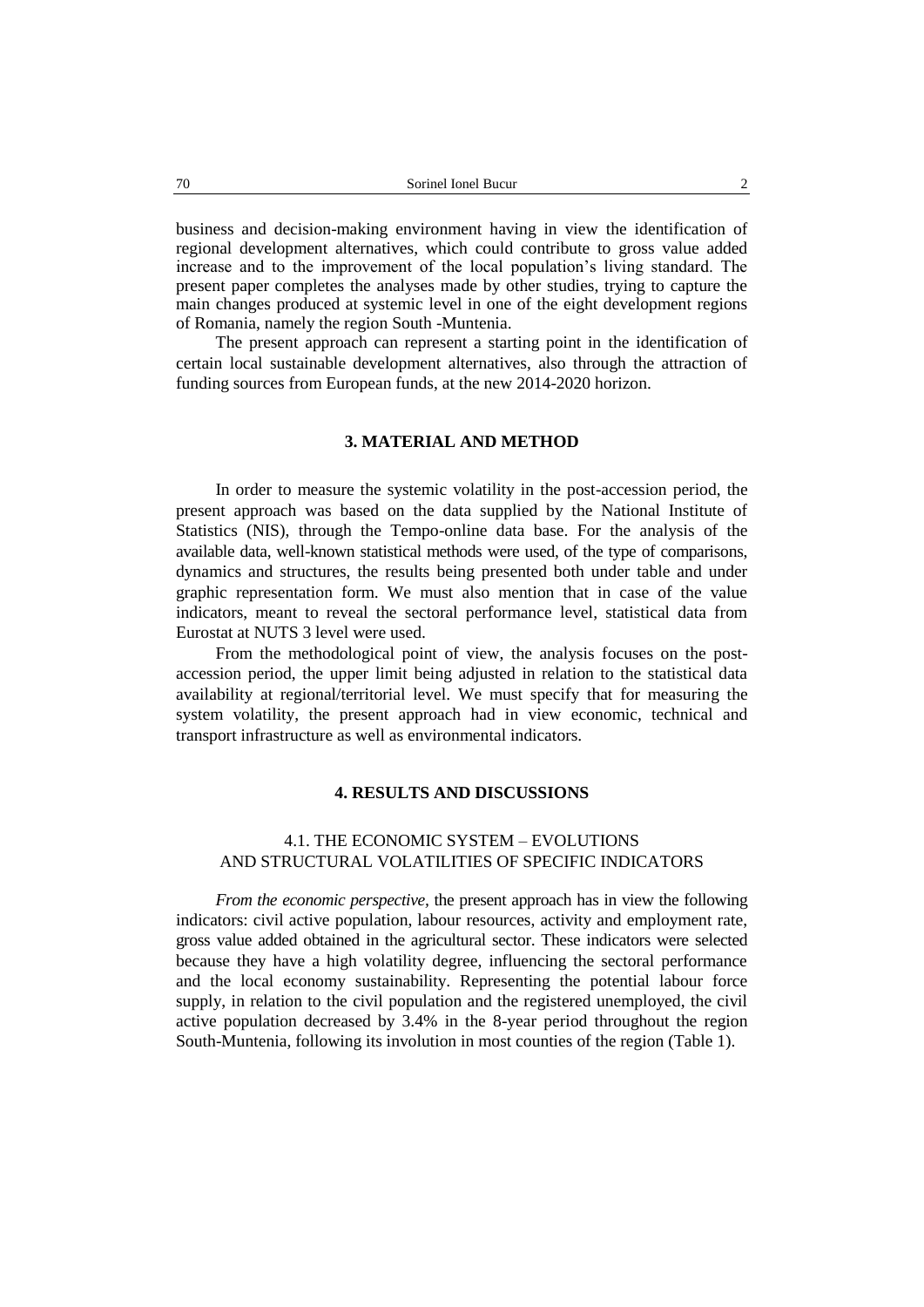### *Table 1*

### Evolution of the civil active population in the region South-Muntenia in the period 2007/2014 (thousand persons)

|                      | 2007   | 2008   | 2009   | 2010   | 2011   | 2012   | 2013          | 2014   | 2014/2007 |
|----------------------|--------|--------|--------|--------|--------|--------|---------------|--------|-----------|
|                      |        |        |        |        |        |        |               |        | (% )      |
| <b>TOTAL</b>         | 9093.7 | 9150.4 | 9120.1 | 8998.3 | 8826.5 | 9063.4 | 9042.9        | 8910   | $-2.0$    |
| <b>MACROREGION</b>   |        |        |        |        |        |        |               |        |           |
| <b>THREE</b>         | 2512.4 | 2568.6 | 2530.7 | 2510   | 2483.6 | 2534.5 | 2545.8 2514.9 |        | 0.1       |
| <b>REGION SOUTH-</b> |        |        |        |        |        |        |               |        |           |
| <b>MUNTENIA</b>      | 1280.3 | 1266.5 | 1280.3 | 1265.9 | 1234.7 | 1270.4 | 1263.6        | 1236.3 | $-3.4$    |
| Argeş                | 272.7  | 269.1  | 266.8  | 260.6  | 256.2  | 265.7  | 265.3         | 259.1  | $-5.0$    |
| Călărasi             | 106.5  | 106.8  | 106.7  | 109.8  | 105.9  | 108.8  | 107.6         | 104.4  | $-2.0$    |
| Dâmbovița            | 214.2  | 210.2  | 211.1  | 211.5  | 206.7  | 212.8  | 210.7         | 204.6  | $-4.5$    |
| Giurgiu              | 91.7   | 92.2   | 93.2   | 93.1   | 92.8   | 95.4   | 93.7          | 93.1   | 1.5       |
| Ialomita             | 108.1  | 105.3  | 109.7  | 106    | 103.9  | 107.2  | 105.7         | 104.3  | $-3.5$    |
| Prahova              | 315.7  | 314.4  | 319.7  | 313.6  | 301.4  | 305.4  | 307.6         | 301.8  | $-4.4$    |
| Teleorman            | 171.4  | 168.5  | 173.1  | 171.3  | 167.8  | 175.1  | 173           | 169    | $-1.4$    |

*Source*: Calculations on the basis of NIS data, 2015.

The same decreasing trend can be also noticed at the level of the available labour sources<sup>2</sup>, down by 7.3% per total region South-Muntenia in the year 2014 compared to 2007 (Table 2).

### *Table 2*

|                      | 2007    | 2008   | 2009   | 2010                                            | 2011   | 2012   | 2013   | 2014   | 2014/2007 |
|----------------------|---------|--------|--------|-------------------------------------------------|--------|--------|--------|--------|-----------|
|                      |         |        |        |                                                 |        |        |        |        |           |
|                      |         |        |        |                                                 |        |        |        |        | (% )      |
| <b>TOTAL</b>         | 13772.7 |        |        | 13747.4 13875.9 14047.6 14047.7 14033.7 13997.9 |        |        |        | 2597.7 | $-8.5$    |
| <b>MACROREGION</b>   |         |        |        |                                                 |        |        |        |        |           |
| <b>THREE</b>         | 3555.7  | 3553.8 | 3587.4 | 3634.6                                          | 3626.8 | 3621.8 | 3599.2 | 3441.8 | $-3.2$    |
| <b>REGION SOUTH-</b> |         |        |        |                                                 |        |        |        |        |           |
| <b>MUNTENIA</b>      | 2049.3  | 2043.2 | 2063   | 2087.8                                          | 2085.6 | 2078.8 | 2068.8 | 1899.4 | $-7.3$    |
| Arges                | 401.8   | 399.9  | 403.7  | 410.9                                           | 412.5  | 411.5  | 410.4  | 378.5  | $-5.8$    |
| Călărasi             | 191.2   | 191.4  | 193.8  | 196.3                                           | 195.9  | 195.5  | 194.8  | 181.8  | $-4.9$    |
| Dâmbovita            | 336.3   | 336.8  | 341.3  | 347                                             | 348.2  | 348.3  | 347.8  | 326.3  | $-3.0$    |
| Giurgiu              | 169.6   | 169.8  | 171.8  | 174.6                                           | 175.3  | 177.3  | 177.1  | 170.9  | 0.8       |
| Ialomita             | 178.7   | 178    | 180    | 182                                             | 181.2  | 180.5  | 179.6  | 162.3  | $-9.2$    |
| Prahova              | 528     | 526    | 529.9  | 533                                             | 530.9  | 527.3  | 524.2  | 470.2  | $-10.9$   |
| Teleorman            | 243.7   | 241.3  | 242.5  | 244                                             | 241.6  | 238.4  | 234.9  | 209.4  | $-14.1$   |

Evolution of the available labour resources in the region South-Muntenia in the period 2007/2014 (thousand persons)

*Source*: Calculations on the basis of NIS data, 2015.

<sup>2</sup> The labour resources on January 1 represents the population category that has the necessary physical and intellectual capacities enabling it to carry out a useful work in one of the national economy sectors. The labour resources include: the population of working age, capable to work, as well as the persons under and over the working age who are currently active.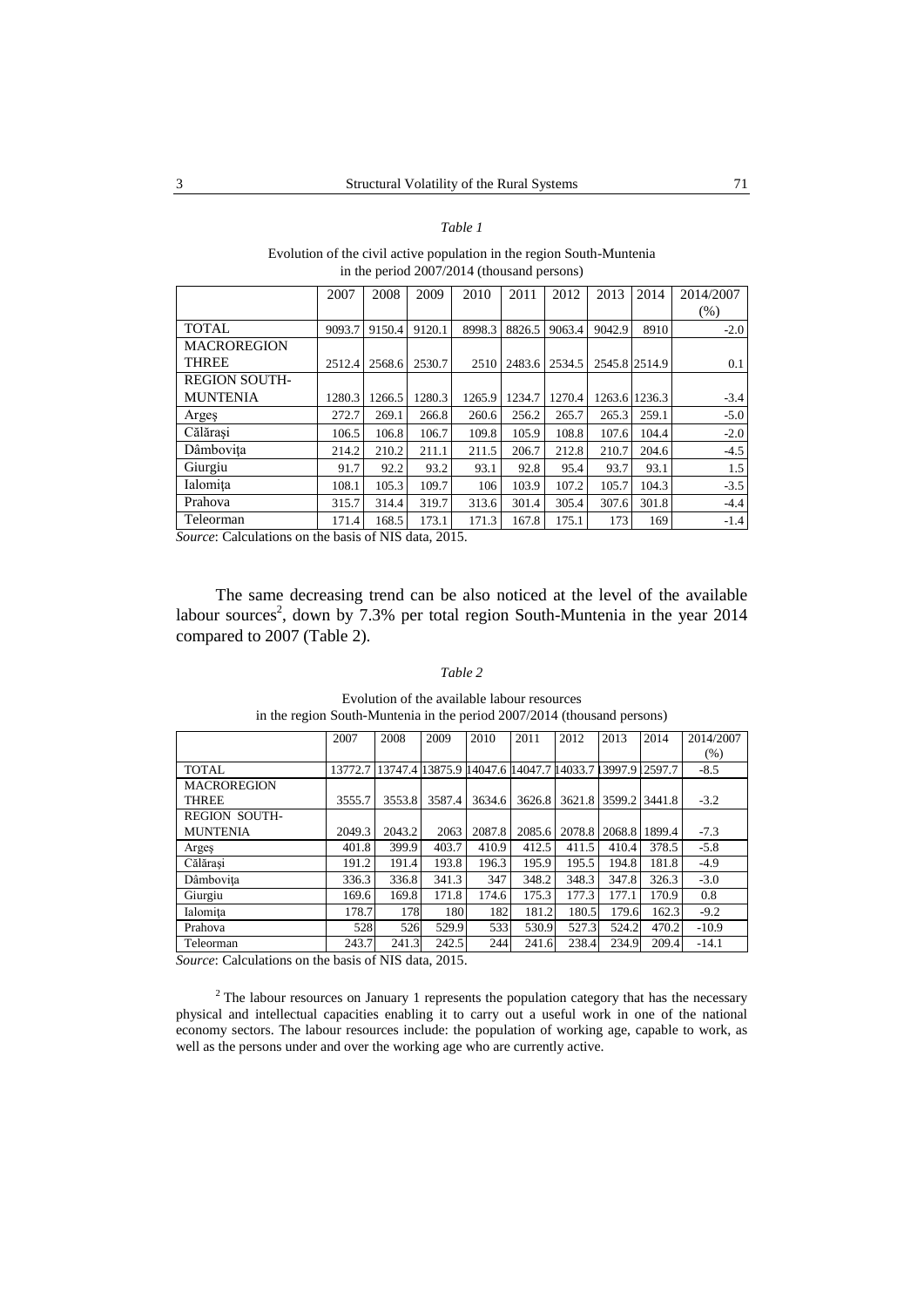Following the involution of the two above-mentioned indicators, the activity rate, calculated as percentage ratio of the active civil population to the labour resources diminished by 0.6% per total region South-Muntenia in the year 2014 compared to the moment of accession to the EU; an even more significant depreciation was attenuated as a result of the increases from the counties Ialomiţa, Prahova and Teleorman (Table 3).

Evolution of the activity rate of labour resources in the period 2007–2014 (%)

|                      | 2007 | 2008 | 2009 | 2010 | 2011 | 201  | 201  | 2014 | 2014/200 |
|----------------------|------|------|------|------|------|------|------|------|----------|
|                      |      |      |      |      |      | 2    | 3    |      | 7(%)     |
| <b>TOTAL</b>         | 63.4 | 63.6 | 60.6 | 59.6 | 59.6 | 61.1 | 60.9 | 66.9 | 3.5      |
| <b>MACROREGION</b>   | 68.2 | 69.9 | 66.3 | 65.2 | 65.6 | 66.9 | 67.4 | 69.8 | 1.6      |
| THREE                |      |      |      |      |      |      |      |      |          |
| <b>REGION SOUTH-</b> | 59.3 | 58.8 | 56.2 | 55.3 | 55.4 | 56.9 | 56.5 | 58.7 | $-0.6$   |
| <b>MUNTENIA</b>      |      |      |      |      |      |      |      |      |          |
| Arges                | 64.6 | 64   | 59.8 | 58.6 | 58.6 | 60.6 | 60.1 | 64.4 | $-0.2$   |
| Călărasi             | 53.1 | 52.9 | 49.9 | 51   | 50.6 | 51.6 | 50.7 | 52.7 | $-0.4$   |
| Dâmbovita            | 60.3 | 58.9 | 56.6 | 55.8 | 55.5 | 56.5 | 55.6 | 57.7 | $-2.6$   |
| Giurgiu              | 51.7 | 51.8 | 50.3 | 48.8 | 49.9 | 50.6 | 49.6 | 50.7 | $-1.0$   |
| Ialomita             | 56.4 | 56.2 | 54.1 | 52.5 | 53   | 54.8 | 54.4 | 59   | 2.6      |
| Prahova              | 57.5 | 57.5 | 55   | 53.8 | 53.5 | 54.7 | 55.3 | 60.8 | 3.3      |
| Teleorman            | 65.2 | 64.2 | 63.1 | 62.6 | 63.2 | 66.4 | 65.7 | 71.7 | 6.5      |

*Source:* Calculations on the basis of NIS data, 2015.

The labour employment rate, determined as percentage ratio of the civil employed population to the labour resources was down by 0.6% per total region South-Muntenia in the eight-year period, as a result of the negative trend in four counties (Table 4).

|                                         | 2007 | 2008 | 2009 | 2010 | 2011 | 2012 | 2013 | 2014 | 2014/200 |
|-----------------------------------------|------|------|------|------|------|------|------|------|----------|
|                                         |      |      |      |      |      |      |      |      | 7(%)     |
| TOTAL.                                  | 63.4 | 63.6 | 60.6 | 59.6 | 59.6 | 61.1 | 60.9 | 66.9 | 3.5      |
| <b>MACROREGION</b><br><b>THREE I</b>    | 68.2 | 69.9 | 66.3 | 65.2 | 65.6 | 66.9 | 67.4 | 69.8 | 1.6      |
| <b>REGION SOUTH-</b><br><b>MUNTENIA</b> | 59.3 | 58.8 | 56.2 | 55.3 | 55.4 | 56.9 | 56.5 | 58.7 | $-0.6$   |
| Argeş                                   | 64.6 | 64   | 59.8 | 58.6 | 58.6 | 60.6 | 60.1 | 64.4 | $-0.2$   |
| Călărasi                                | 53.1 | 52.9 | 49.9 | 51   | 50.6 | 51.6 | 50.7 | 52.7 | $-0.4$   |
| Dâmbovita                               | 60.3 | 58.9 | 56.6 | 55.8 | 55.5 | 56.5 | 55.6 | 57.7 | $-2.6$   |
| Giurgiu                                 | 51.7 | 51.8 | 50.3 | 48.8 | 49.9 | 50.6 | 49.6 | 50.7 | $-1.0$   |
| Ialomita                                | 56.4 | 56.2 | 54.1 | 52.5 | 53   | 54.8 | 54.4 | 59   | 2.6      |
| Prahova                                 | 57.5 | 57.5 | 55   | 53.8 | 53.5 | 54.7 | 55.3 | 60.8 | 3.3      |
| Teleorman                               | 65.2 | 64.2 | 63.1 | 62.6 | 63.2 | 66.4 | 65.7 | 71.7 | 6.5      |

Evolution of the employment rate of labour resources in the period 2007-2014 (%)

*Source:* Calculations on the basis of NIS data, 2015.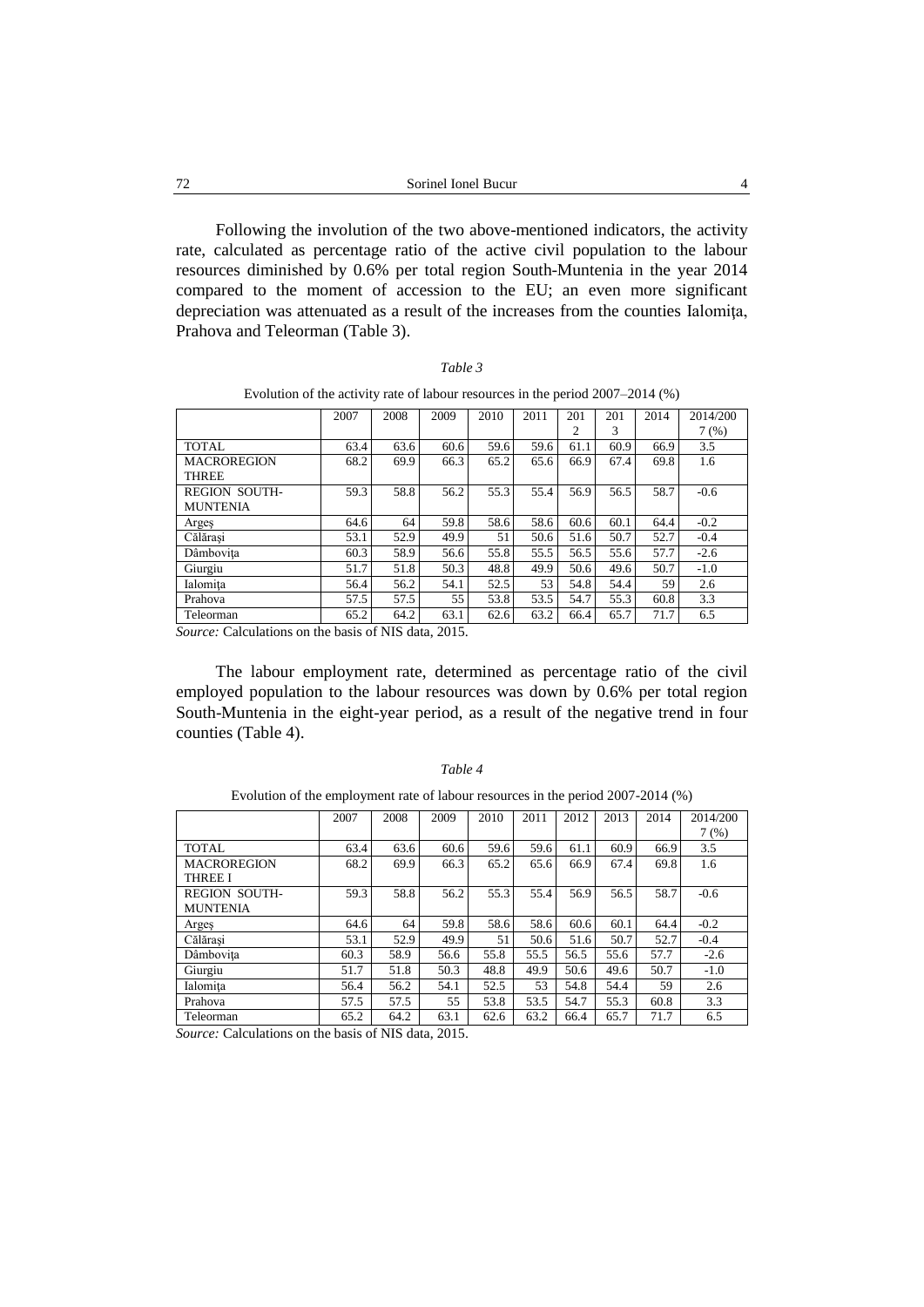As regards the gross value added, as expression of the sectoral performance level, the European statistics supplies information by each component county of the region South-Muntenia. Thus, in the period 2007–2012, the sectoral gross value added increased by about 34% per total region; this increase was generated by the positive trend in 5 out of seven counties, while in the other two counties the sectoral value decreased, i.e. in Arges (-2.7%) and Dâmboviţa (-25.1%) (Table no. 5).

The positive trend of the gross value added obtained in agriculture reveals that the agricultural sector can represent one of the local development driving engines, by production diversification and development of certain related activities generating added value.

|                   | Region<br>South-<br>Muntenia | Arges  | Călărași | Dâmbovita | Ialomita | Giurgiu | Prahova | Teleorman |
|-------------------|------------------------------|--------|----------|-----------|----------|---------|---------|-----------|
| 2007              | 927.44                       | 188.32 | 85.24    | 287.02    | 65.06    | 75.5    | 127.96  | 98.34     |
| 2008              | 1513.79                      | 207.79 | 242.79   | 257.86    | 181.94   | 231.77  | 192.28  | 199.37    |
| 2009              | 1167.17                      | 194.93 | 183.19   | 192.08    | 148.64   | 148.78  | 150.29  | 149.27    |
| 2010              | 1259.15                      | 182.85 | 177.29   | 236.36    | 157.14   | 184.44  | 146.79  | 174.28    |
| 2011              | 1648.18                      | 238.75 | 274.04   | 261.02    | 184.87   | 253.31  | 180.37  | 255.81    |
| 2012              | 1241.85                      | 183.21 | 214.14   | 214.94    | 119.64   | 197.74  | 134.44  | 177.74    |
| 2012/2007<br>(% ) | 33.9                         | $-2.7$ | 151.2    | $-25.1$   | 83.9     | 161.9   | 5.1     | 80.7      |

| ant |  |
|-----|--|
|-----|--|

Evolution of the gross value added in agriculture in the period 2007–2012 (mil.euro)

*Source*: Calculations on the basis of Eurostat data, 2015.

## 4.2. THE TECHNICAL TRANSPORT INFRASTRUCTURE AND ENVIRONMENTAL SYSTEM IN THE REGION SOUTH-MUNTENIA – BASIS OF LOCAL SUSTAINABLE DEVELOPMENT

The technical and transport infrastructure plays a main role in the development process of any territorial unit, being an asset for the areas in which this is developed, or, on the contrary, an impediment to a potential local investment process. Per total region South-Muntenia, *the total length of public roads* increased by 4% in the 8 year period, from 12360 km (2007) to 12856 km (2014), which means an annual average growth rate by only 0.5% (Table 6).

*Table 6* 

The length of public roads in the region South-Muntenia and by component counties (km)

|                    | 2007  | 2008  | 2009  | 2010  | 2011  | 2012  | 2013  | 2014  | 2014/2007 (%) |
|--------------------|-------|-------|-------|-------|-------|-------|-------|-------|---------------|
| <b>TOTAL</b>       | 80893 | 81693 | 81713 | 82386 | 83738 | 84185 | 84887 | 85362 | 5.5           |
| <b>MACROREGION</b> |       |       |       |       |       |       |       |       |               |
| <b>THREE</b>       | 13250 | 13464 | 13472 | 13562 | 13597 | 13666 | 13727 | 13734 | 3.7           |
| <b>REGION</b>      |       |       |       |       |       |       |       |       |               |
| SOUTH-             |       |       |       |       |       |       |       |       |               |
| <b>MUNTENIA</b>    | 12360 | 12574 | 12582 | 12672 | 12707 | 12750 | 12832 | 12856 | 4.0           |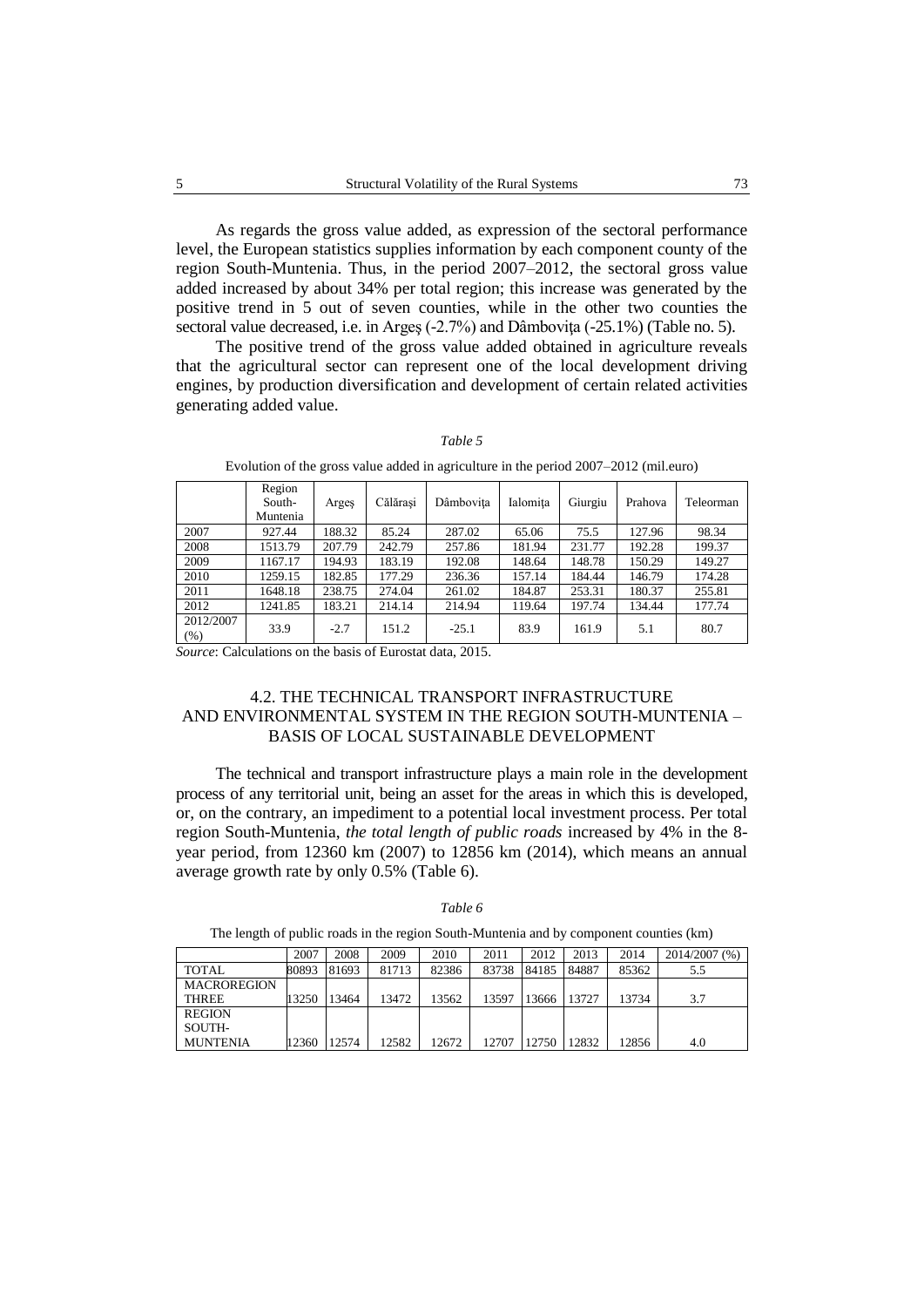*Table 6* (continued)

| Argeș     | 3131 | 3384 | 3384 | 3448 | 3476 | 3481 | 3479 | 3479 | 11.1 |
|-----------|------|------|------|------|------|------|------|------|------|
| Călărasi  | 1348 | 1317 | 1318 | 1324 | 1320 | 131  | 1355 | 1355 | 0.5  |
| Dâmbovita | 1873 | 1865 | 1865 | 1868 | 1868 | 1867 | 1879 | 1879 | 0.3  |
| Giurgiu   | .139 | .139 | 1143 | 1156 | 1159 | 160  | 158  | 1177 | 3.3  |
| Ialomita  | 1155 | 155  | 1155 | 1155 | 1155 | 170  | 176  | 1176 | 1.8  |
| Prahova   | 2189 | 2189 | 2192 | 2196 | 2205 | 2236 | 2233 | 2234 | 2.1  |
| Teleorman | 1525 | .525 | 1525 | 1525 | 1524 | 1525 | 1552 | 1556 | 2.0  |

*Source*: Calculations on the basis of NIS data, 2015.

Out of the total length of public roads, about 80% are represented by the county and communal roads, on a slightly increasing trend at regional level, the only exceptions being represented by the counties Prahova and Teleorman (Table 7).

|                          | 2007 | 2008 | 2009 | 2010 | 2011 | 2012 | 2013 | 2014 | 2014/2007 |
|--------------------------|------|------|------|------|------|------|------|------|-----------|
|                          |      |      |      |      |      |      |      |      | $(\%)$    |
| <b>TOTAL</b>             | 80.1 | 79.7 | 79.8 | 79.9 | 80.1 | 79.9 | 79.8 | 79.8 | $-0.3$    |
| <b>MACROREGION THREE</b> | 76.6 | 77.0 | 77.0 | 77.1 | 77.2 | 77.0 | 76.8 | 76.8 | 0.2       |
| Region SOUTH-MUNTENIA    | 77.4 | 77.8 | 77.8 | 78.0 | 78.0 | 77.9 | 77.9 | 77.9 | 0.5       |
| Arges                    | 81.3 | 82.7 | 82.7 | 83.0 | 83.2 | 83.1 | 83.1 | 83.1 | 1.8       |
| Călărasi                 | 62.8 | 62.3 | 62.2 | 62.2 | 62.1 | 62.5 | 63.1 | 63.1 | 0.3       |
| Dâmbovita                | 80.7 | 80.6 | 80.6 | 80.7 | 80.7 | 80.7 | 80.9 | 80.9 | 0.2       |
| Giurgiu                  | 73.0 | 73.0 | 73.1 | 73.1 | 73.2 | 73.2 | 73.1 | 73.6 | 0.5       |
| Ialomita                 | 69.5 | 69.5 | 69.5 | 69.5 | 69.5 | 70.3 | 69.9 | 69.9 | 0.4       |
| Prahova                  | 86.6 | 86.6 | 86.6 | 86.7 | 86.7 | 85.5 | 85.6 | 85.6 | $-1.0$    |
| Teleorman                | 74.4 | 74.4 | 74.4 | 74.4 | 74.5 | 74.4 | 73.9 | 73.7 | $-0.7$    |

#### *Table 7*

Evolution of the share of county and communal roads in roads total (%)

*Source*: Calculations on the basis of NIS data, 2015.

Compared to the year 2007, a noticeable trend can be noticed in the region South-Muntenia, i.e. the modernization of communal roads mainly with light coatings. As regards the length of operated railways, in the period 2007–2014 no major investments were made, the length of railway lines remaining constant, at 1251 km at regional level. Out of total length of operated railways in total region South-Muntenia, only 36.1% is represented by electrified lines, a significant increase being noticed in the county Giurgiu (25.5%) (Table 8).

#### *Table 8*

Share of electrified railway lines in total railways (%)

|                      | 2007 | 2008 | 2009 | 2010 | 2011 | 2012 | 2013 | 2014 | 2014/2007 (%) |
|----------------------|------|------|------|------|------|------|------|------|---------------|
| <b>REGION SOUTH-</b> |      |      |      |      |      |      |      |      |               |
| <b>MUNTENIA</b>      | 35.1 | 35.1 | 35.1 | 35.1 | 35.1 | 35.1 | 36.1 | 36.1 | 1.0           |
| Călărasi             | 78.2 | 78.2 | 78.2 | 78.2 | 78.2 | 78.2 | 78.2 | 78.2 | 0.0           |
| Dâmbovita            | 4.9  | 4.9  | 4.9  | 4.9  | 4.9  | 4.9  | 4.9  | 4.9  | 0.0           |
| Giurgiu              | 51.1 | 51.1 | 51.1 | 51.1 | 51.1 | 51.1 | 76.6 | 76.6 | 25.5          |
| Ialomita             | 28.3 | 28.3 | 28.3 | 28.3 | 28.3 | 28.3 | 28.3 | 28.3 | 0.0           |
| Prahova              | 69.1 | 69.1 | 69.1 | 69.1 | 69.1 | 69.1 | 69.1 | 69.1 | 0.0           |
| Teleorman            | 29.4 | 29.4 | 29.4 | 29.4 | 29.4 | 29.4 | 29.4 | 29.4 | 0.0           |

*Source*: Calculations on the basis of NIS data, 2015.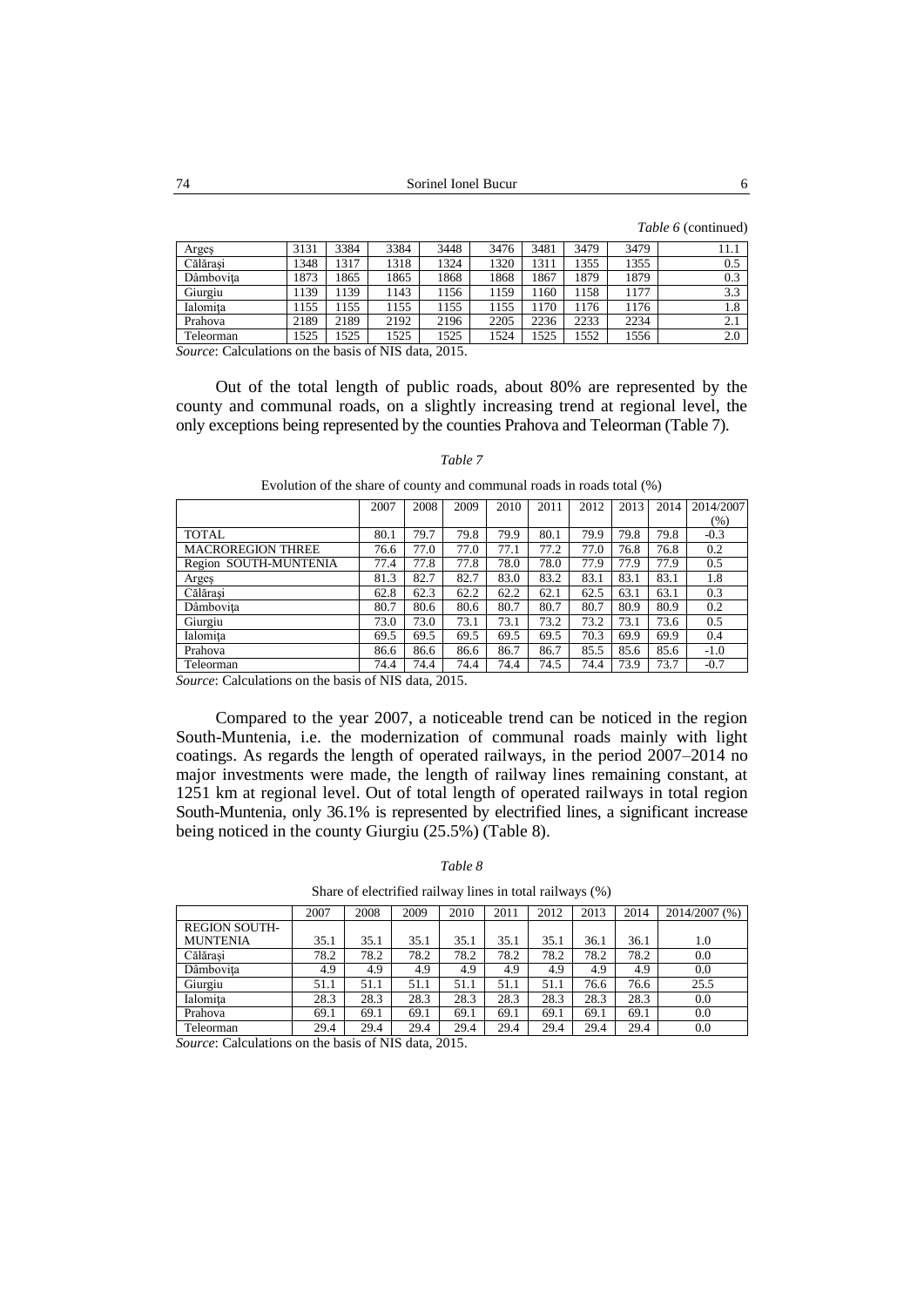The technical infrastructure in the period 2007–2014 was characterized by the following trends:

Significant increase of the sewerage network length by 28% in the year 2014 compared to 2007, from 2320 km (2007) to 2972.6 km (2014). As expression of the improvement of the population living standard, the most important increases are found in the counties Teleorman, Dâmboviţa and Giurgiu, the only exception being represented by the county Argeş, where the sewerage network length decreased by about 10% (Table 9).

| Table |  |
|-------|--|
|-------|--|

Evolution of the sewerage network length at regional level (km)

|                    | 2007    | 2008    | 2009    | 2010    | 2011    | 2012    | 2013    | 2014    | 2014/2007 |
|--------------------|---------|---------|---------|---------|---------|---------|---------|---------|-----------|
|                    |         |         |         |         |         |         |         |         | (% )      |
| <b>TOTAL</b>       | 19355.5 | 20364.4 | 20953.3 | 21977.5 | 23137.2 | 24789.8 | 26559.6 | 28659.5 | 48.1      |
| <b>MACROREGION</b> |         |         |         |         |         |         |         |         |           |
| <b>THREE</b>       | 4540.4  | 4598.3  | 4693.7  | 4942.3  | 4762.6  | 5060.4  | 5428.8  | 6015.6  | 32.5      |
| <b>REGION</b>      |         |         |         |         |         |         |         |         |           |
| SOUTH-             |         |         |         |         |         |         |         |         |           |
| <b>MUNTENIA</b>    | 2320.3  | 2317.6  | 2418.5  | 2604.5  | 2386.1  | 2606.5  | 2806.3  | 2972.6  | 28.1      |
| Arges              | 759.4   | 775.5   | 818.7   | 877.7   | 600     | 623     | 650.9   | 687.3   | $-9.5$    |
| Călărași           | 150.9   | 150.9   | 170.8   | 170.8   | 171.2   | 196.9   | 202.7   | 232.9   | 54.3      |
| Dâmbovita          | 217.5   | 232.5   | 257.4   | 255.9   | 262     | 301.6   | 327.8   | 339.6   | 56.1      |
| Giurgiu            | 160.7   | 178.4   | 176.3   | 176.3   | 176.3   | 200.4   | 255.6   | 256.3   | 59.5      |
| Ialomita           | 160.9   | 161.3   | 177.2   | 185.6   | 192.6   | 219.3   | 224     | 228     | 41.7      |
| Prahova            | 676.2   | 622.8   | 624.8   | 707.2   | 753     | 834.3   | 907.7   | 907.4   | 34.2      |
| Teleorman          | 194.7   | 196.2   | 193.3   | 231     | 231     | 231     | 237.6   | 321.1   | 64.9      |

*Source:* Calculations on the basis of NIS data, 2015.

The sewerage network was present in 45 localities in the urban area and in 72 localities in the countryside in the year 2014. As indicator of preservation and protection of natural resources, the number of inhabitants connected to the sewerage and wastewater treatment systems increased by 13.7% in the period 2006-2014 per total region South-Muntenia, the most significant increase being found in the county Prahova, by 36.5%, the increases in the remaining counties ranging from +0.5% (Călăraşi) to 12.3% (Giurgiu).

Although the connection to the sewerage and wastewater treatment systems is increasing, only about one-third of the inhabitants in the region South-Muntenia benefit from these services, while by counties the differences are quite significant. Except for the counties Argeş and Prahova, where the share of the population connected to the modern sewerage systems exceeds the regional average, the share of the other five counties oscillates around 20% (Table 10).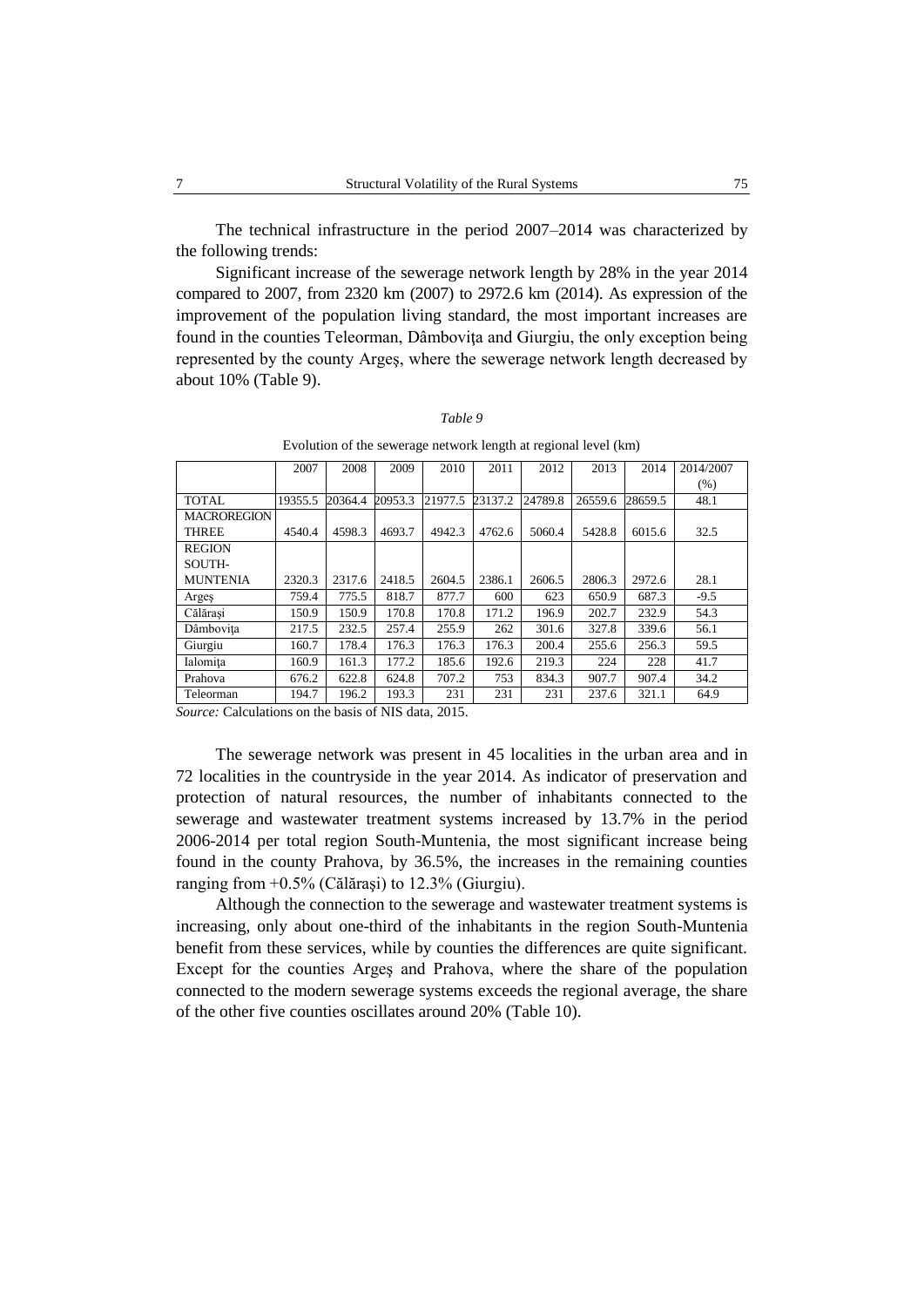### *Table 10*

The share of population connected to the sewerage and wastewater treatment systems in total population in the period 2006–2014 (%)

|      | Region   | Arges | Călărași | Dâmbovita | Ialomita | Giurgiu | Prahova | Teleorman |
|------|----------|-------|----------|-----------|----------|---------|---------|-----------|
|      | South-   |       |          |           |          |         |         |           |
|      | Muntenia |       |          |           |          |         |         |           |
| 2006 | 24.6     | 39.7  | 21.3     | 18.6      | 16.8     | 20.4    | 25.0    | 18.9      |
| 2007 | 26.1     | 39.1  | 21.6     | 19.5      | 17.5     | 19.5    | 30.8    | 19.2      |
| 2008 | 25.8     | 38.0  | 19.7     | 18.2      | 18.3     | 19.8    | 31.1    | 19.6      |
| 2009 | 25.9     | 38.6  | 19.7     | 18.4      | 18.5     | 20.9    | 31.1    | 18.8      |
| 2010 | 26.5     | 39.5  | 20.1     | 19.2      | 18.6     | 21.8    | 31.3    | 19.3      |
| 2011 | 26.6     | 38.9  | 20.6     | 18.6      | 18.7     | 20.8    | 32.5    | 19.9      |
| 2012 | 27.2     | 40.0  | 21.2     | 19.8      | 18.9     | 21.8    | 32.3    | 20.3      |
| 2013 | 27.9     | 39.9  | 21.5     | 20.1      | 19.2     | 21.9    | 34.3    | 21.2      |
| 2014 | 29.0     | 43.0  | 22.1     | 20.5      | 19.5     | 21.4    | 35.2    | 22.3      |

*Source:* Calculations on the basis of Tempo-online data, NIS, 2015.

From the point of view of the natural gas supply network, the period 2007– 2014 is characterized by a noticeable increasing trend both at regional level (34.8%) and by component counties (Table 11).

#### *Table 11*

Evolution of the natural gas supply network length at regional level (km)

|                                                   | 2007    | 2008    | 2009    | 2010    | 2011    | 2012    | 2013    | 2014    | 2014/2007 (%) |  |
|---------------------------------------------------|---------|---------|---------|---------|---------|---------|---------|---------|---------------|--|
| <b>TOTAL</b>                                      | 30737.8 | 31926.8 | 33338.4 | 34725.7 | 35680.7 | 36771.8 | 37311.2 | 37890.3 | 23.3          |  |
| <b>MACROREGION</b>                                |         |         |         |         |         |         |         |         |               |  |
| <b>THREE</b>                                      | 7827.6  | 8345    | 8668.7  | 9333.6  | 9584.3  | 9917.6  | 10179.5 | 10294.2 | 31.5          |  |
| <b>REGION</b>                                     |         |         |         |         |         |         |         |         |               |  |
| SOUTH-                                            |         |         |         |         |         |         |         |         |               |  |
| <b>MUNTENIA</b>                                   | 4715.8  | 4992.8  | 5194.5  | 5418.4  | 5816.5  | 6080.5  | 6304.5  | 6355.5  | 34.8          |  |
| Arges                                             | 821.2   | 852.7   | 921.3   | 957.9   | 1068.1  | 1140.5  | 1163.5  | 1177    | 43.3          |  |
| Călărasi                                          | 127.8   | 143.5   | 171.2   | 186.2   | 211.8   | 233.6   | 246.1   | 250.6   | 96.1          |  |
| Dâmbovita                                         | 1082.8  | 1237.5  | 1271.1  | 1332.1  | 1455.6  | 1484.8  | 1512.7  | 1517.3  | 40.1          |  |
| Giurgiu                                           | 112.8   | 111.8   | 123.5   | 143.1   | 156.9   | 249.8   | 334     | 351.1   | 211.3         |  |
| Ialomita                                          | 265.1   | 266.8   | 285.6   | 291.5   | 292.5   | 309.9   | 318.4   | 322.5   | 21.7          |  |
| Prahova                                           | 2158.6  | 2212.8  | 2250.4  | 2260.4  | 2388.6  | 2417    | 2486.2  | 2502.5  | 15.9          |  |
| Teleorman                                         | 147.5   | 167.7   | 171.4   | 247.2   | 243     | 244.9   | 243.6   | 234.5   | 59.0          |  |
| Course Coloulations on the besis of MIS data 2015 |         |         |         |         |         |         |         |         |               |  |

*Source:* Calculations on the basis of NIS data, 2015.

By residence areas, 44 localities from the urban area and 123 localities from the rural area are connected to the natural gas supply network.

The investments in the drinking water supply network led to the increase of the network length by about 39% at regional level; compared to the year 2007, the total length of the water supply network increased from 9187.5 km (2007) to 12,751.7 km (2014); in the year 2014, only 48 localities in the urban area and 364 localities in the rural area of the region South-Muntenia were connected to the drinking water supply network.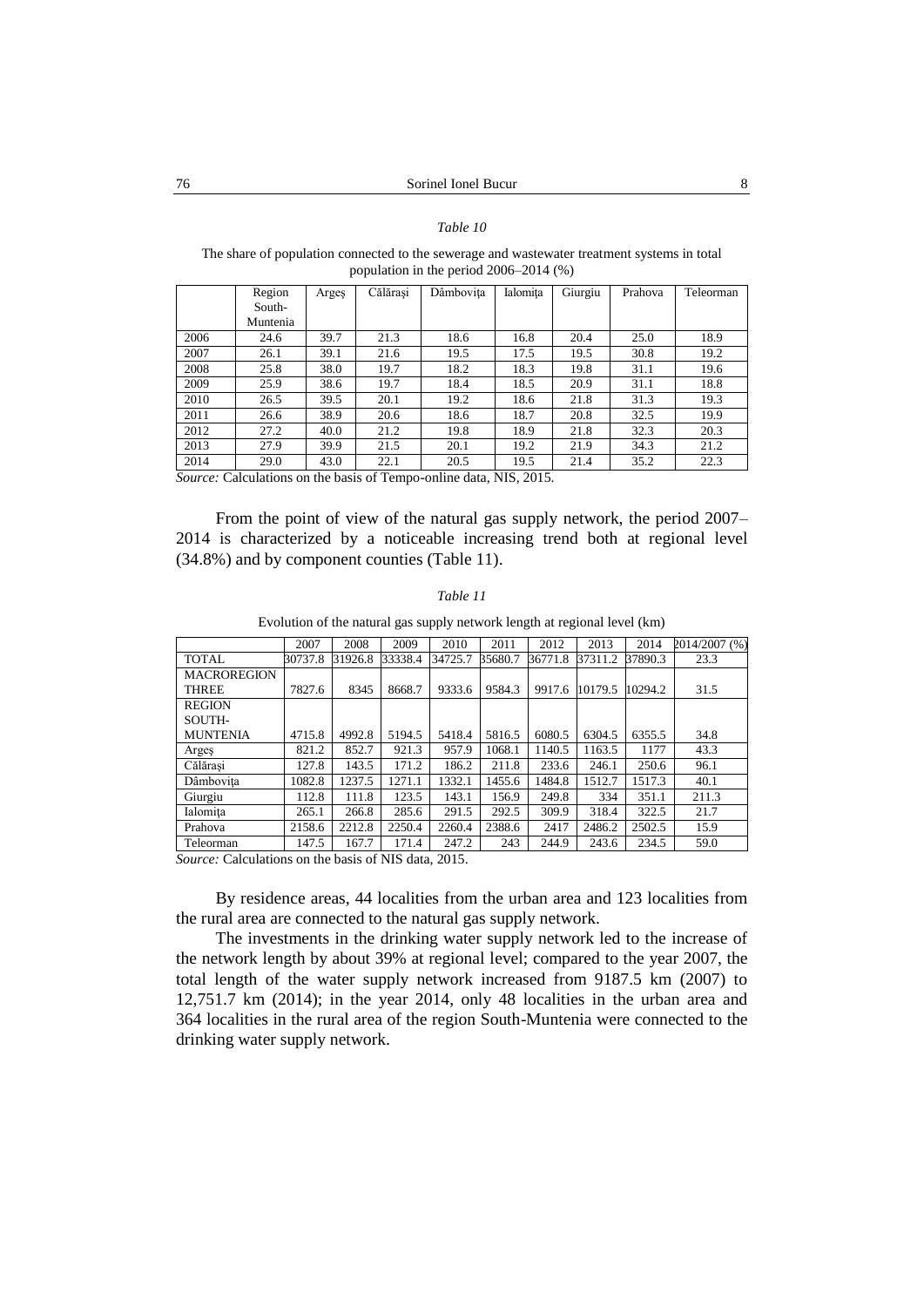Even though the public utilities network had the tendency to increase in the period 2007–2014, this increase is still insignificant compared to the local development needs from the regional economy sustainability perspective.

### **5. CONCLUSIONS**

In relation to the economic system, the period 2007–2014 is characterized by a high volatility level that was generated, on one hand, by the significant oscillations of the input indicators, with direct effect upon the resultative indicators, as well as by factors of subjective nature, which more or less directly contributed to the increase of the structural volatility coefficient.

The oscillating evolutions at the level of the technical-transport infrastructure and environmental system inevitably influence the potential of attracting community funds and the general local economic development level.

Starting from the above-mentioned considerations, to approach the complex development of a heterogeneous region from the point of view of its component counties characteristics involves a certain difficulty induced by the natural question: how can pluriactivity be generated in an area with so different systemic specificities?

Even if, at first sight, the issue might be considered as marginal, in reality, at least two "essential agents", namely agriculture, as such, and the rest of the national economy have participated to the complex development of the rural area.

Agriculture, because, having reached the performance stage, becomes capable to generate surplus supply to the local consumption needs, available for redistribution in other deficient areas or for processing. The national economy, in the sense that through different non-agricultural activities developed in the rural area, it also generates alternative incomes for the surplus agricultural population.

Starting from the premise that the regional development, in general, and the rural development in particular, are almost exclusively based on local initiatives, we consider that through the identification of development opportunities in the agri-food sector, we can practically establish the milestones of the complex systemic development in the region South-Muntenia.

In this sense, we consider that among the priorities of the complex systemic development of the rural area from the region South-Muntenia, derived from the rural priorities at national level, at least three can be mentioned, with direct impact upon performance and sustainability, namely:

 Acceleration of the process of small and medium-sized farm restructuring and their transformation into viable farms from the economic point of view and the improvement of the economic performance of farms and of the agro-processing sector, in order to increase the market integration of quality products and for import substitution;